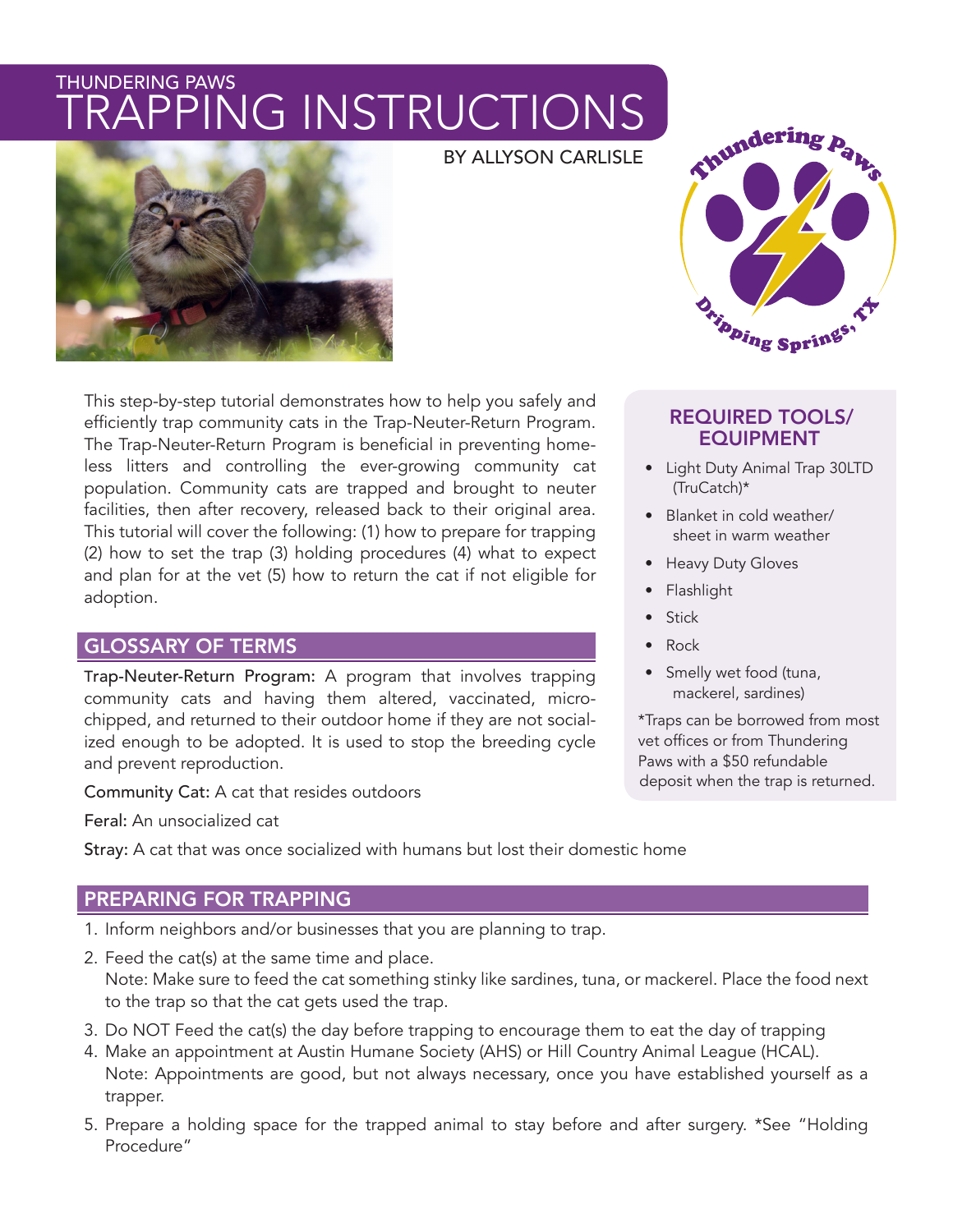



FIGURE 2, Variable Trigger Setting. Moving down the adjustable trigger rod creates a sensitive setting for lighter animals.

# SETTING THE TRAP

- 1. Place a small amount of wet food on the ground, place the back of the trap on the food to aid in the trip plate being activated.
- 2. Line the front and middle of the trap with cardboard to provide support for the cat.
- 3. Cover the trap with a blanket or sheet for privacy and protection from the elements.
- 4. Using your index fingers, raise both rings to the top of the door (Figure 1).
- 5. Use your middle finger to flip open and raise the door.
- 6. With your dominate hand, set the door on the Variable Trigger Setting (Figure 2).

## HOLDING PROCEDURE

- 1. After the cat is trapped, keep it in the trap in a safe, weather-appropriate place such as a garage until the vet appointment. DO NOT OPEN THE TRAP! Keep the blanket or sheet over the trap. Caution: Do not touch the cat. Use proper barriers including the heavy-duty gloves and the trap handle bar with the blanket still intact to carry the trap.
- 2. Once the cat has been altered, he/she MUST stay in the trap or carrier, if you supplied one to the vet clinic, for twelve hours. The cat has had anesthesia which needs to wear off before he/she is released. Otherwise the cat is vulnerable to being severely injured or killed by predators, falling from heights, etc.